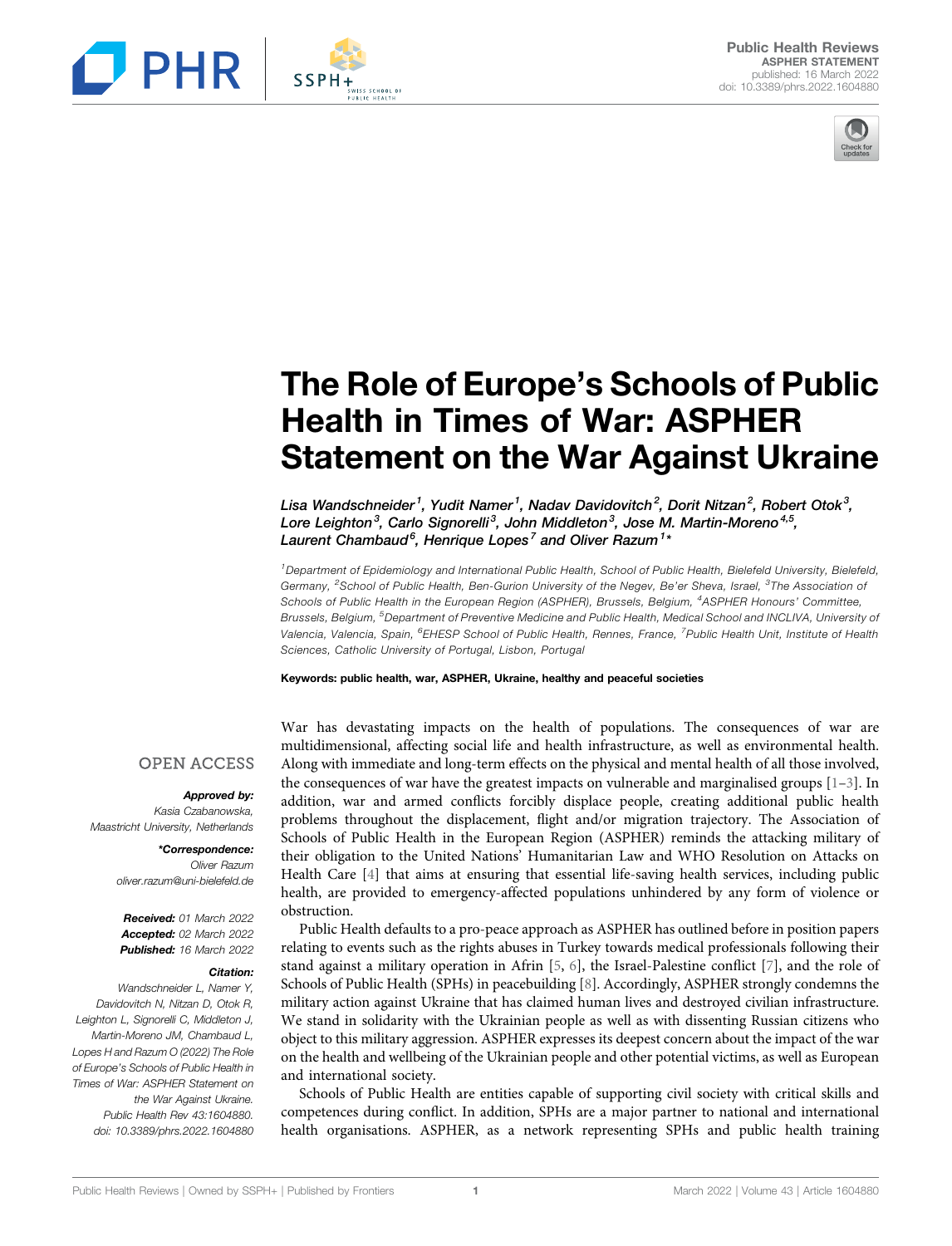institutions in Europe for over 50 years, takes a stand as a credible source of expertise, solidarity, support and allyship for SPHs and the public health workforce of all affected countries. Guided by the principles for peacebuilding [[8](#page-2-6)], ASPHER takes the following five-fold action:

- (1) Discovery and dissemination of facts: ASPHER is creating an easily accessible mapping of knowledge, competences and skills that are of importance for SPHs and the public health workforce under conditions of conflict and war. Among them are emergency response and operations including environmental and infrastructure-related issues; public health surveillance and reporting systems in conflict zones; refugee and migrant health; the management of the Covid-19 pandemic [[9](#page-2-7)]; other communicable diseases that emerge due to destruction of infrastructure; coordinated efforts with military personnel for public health interests; review protocols and competencies on radiation emergencies, nuclear explosion or nuclear leaks and how to protect population health in such eventualities. To support the effective implementation of these competencies and skills, ASPHER strengthens the existing cooperation in the SPH network, namely through sharing in scientific cooperation programmes, exchanges of scholars, distance learning and other forms of emergency digital training, assistance and scientific advice to health authorities, policymakers and other national or European or international entities, such as the United Nations Health Cluster in Ukraine.
- (2) Diplomacy, mediation, and conflict transformation: ASPHER has started and will continue to mobilise and connect SPHs and public health colleagues from waraffected and neighbouring areas to help maintain dialogue between SPHs for an effective and appropriate response to public health challenges. In addition, ASPHER will give space to voices from inside Ukraine and people most affected by the military action to share their experiences through the Association's communication channels, e.g., monthly newsletters and social media platforms.
- (3) Solidarity and support: Specific attention will be paid to mobilisation of practical support networks for Ukrainians and residents of Ukraine. Firstly, this includes hosting scholars and students at risk in ASPHER member schools. ASPHER takes an active role in connecting affected scholars, facilitating exchange with SPHs that have experience in hosting researchers at risk and providing resources on potential partnering organisations (e.g., Scholars At Risk, Scholar Rescue Fund, CARA in the United Kingdom, Philipp Schwartz Initiative in Germany, PAUSE in France). Secondly, ASPHER will mobilise its substantial expertise in refugee health to support states that are likely to receive large numbers of refugees, potentially for an extended period of time. Such efforts will also include standing in solidarity with vocal peace activists in Russia.
- (4) Use of health-related superordinate goals: Active monitoring and documenting human rights violations with probable consequence of ill health and stunting.
- (5) Dissent and non-cooperation: ASPHER reiterates its position that it will stand against any activities undermining

peacebuilding and will not cooperate with institutions that are associated with rights violations.

To effectively coordinate these actions, ASPHER has decided to create a task force<sup>1</sup> monitoring public health impacts in Ukraine aiming to provide a solid foundation for prevention, preparedness and response to armed conflict.

Taking these actions is a natural continuation of ASPHER's mission to promote "healthy and peaceful societies" based on the values of social accountability and health equity. Framing the situation within public health thinking broadens attention beyond immediate medical and humanitarian aspects of the conflict. Though extremely important, they are not enough. Social, economic and environmental determinants of health must be addressed to form a One Health sustainable response, strengthening local capacities with sensitivity to local communities' needs. ASPHER calls on our members, partners, allies and networks to support these actions and join our efforts with the ultimate goal of an effective public health response to the war against Ukraine.

#### EDITORIAL NOTE

ASPHER is responsible and liable for the content. The statement was approved by an Editor-in-Chief but not externally peer reviewed.

The Global Network for Academic Public Health (GNAPH) endoreses the ASPHER statement. The Global Network is an alliance of the regional associations that represent schools and programs of public health around the world, including ASPHER.

Translated versions will be made available from: [https://www.](https://www.aspher.org) [aspher.org.](https://www.aspher.org)

## AUTHOR CONTRIBUTIONS

All authors listed have made a substantial, direct, and intellectual contribution to the work and approved it for publication.

## CONFLICT OF INTEREST

The authors declare that the research was conducted in the absence of any commercial or financial relationships that could be construed as a potential conflict of interest.

## ACKNOWLEDGMENTS

ASPHER would like to acknowledge and thank all colleagues who contributed to the development of this statement.

<sup>&</sup>lt;sup>1</sup>The task force is open to all ASPHER member schools. Please contact ASPHER secretariat at offi[ce@aspher.org](mailto:office@aspher.org) if representative(s) of your institution wish to contribute.